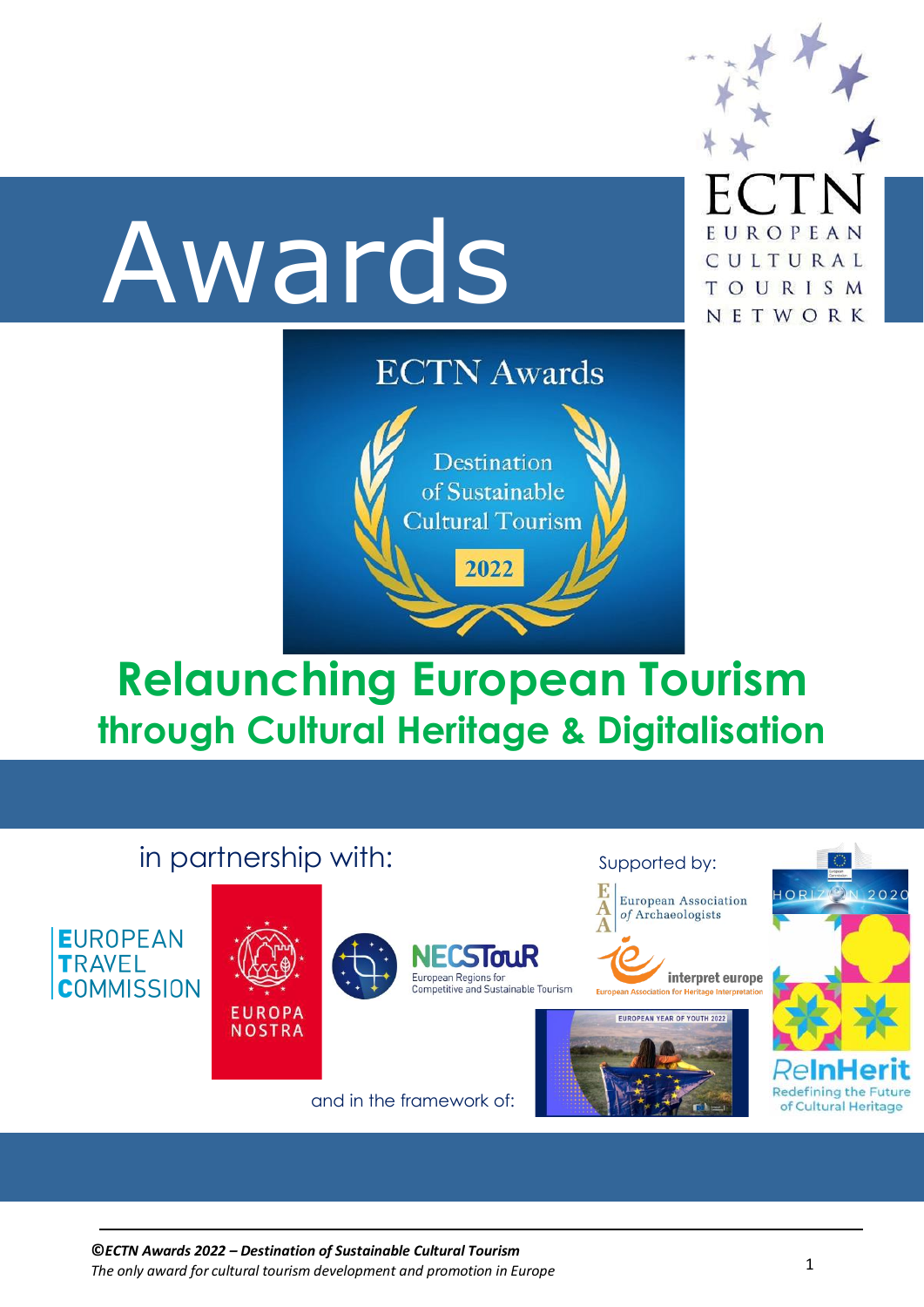# **About the Awards**

Cultural tourism is the fastest growing sector of European tourism and can contribute both to the sustainability and competitiveness of tourism in the European Union and beyond, as well as to the sustainable future of cultural assets, heritage sites and local communities.

Cultural Tourism products and services are important factors in sustainable development, contributing to the protection and promotion of cultural heritage, the extension of the tourism period, as well as increasing culture and heritage awareness among tourists and host communities, regional GDP and its multiplier effects.

**These Awards enhance the visibility of European cultural tourism destinations, create a platform for sharing experience and knowledge and promotes networking between destinations.** The Awards Contest is open to tourist destinations across Europe, to showcase their results and outputs in sustainable cultural tourism under several selected categories each year.

The Awards have been organised since 2014 by ECTN around annual themes, for the benefit of destinations, communities, associations, businesses, citizens and visitors.

**The 2022 edition of the Awards for 'Destination of Sustainable Cultural Tourism' is organised by ECTN in partnership with Europa Nostra, the European Travel Commission and NECSTouR, supported by the European Association of Archaeologists (EAA), Interpret Europe and the ReInHerit Horizon2020 CSA. It follows on from the 2018 edition of the Awards which was held as a contribution to the 'European Year of Cultural Heritage' (EYCH2018) and the 2019, 2020 and 2021 editions, by a similar partnership that aims to contribute towards the legacy of EYCH2018 through relevant EU initiatives.**

#### **Call for Entries**

The **2022** overall theme is: '**Relaunching European Tourism through Cultural Heritage & Digitalisation'.**

The Awards will be given for achievements by cultural tourist destinations which have produced **significant results related to enhancing visitor experience while respecting traditions and involving local host communities.**

The **2022 Awards** address the following **heritage-related** aspects of **sustainable cultural tourism** development and promotion:

- **1. Cooperation between Museums and Cultural Heritage Sites** (including European Heritage Label sites), in relation to the 'ReInHerit' Horizon2020 CSA
- **2. Medieval Heritage and Archaeology** (supported by EAA European Association of Archaeologists)
- **3. Digitalisation in Sustainable Cultural Tourism, towards Smart Destinations**
- **4. Transnational Thematic Tourism Products, including European Cultural Routes** (involving at least two countries)
- **5. Promoting European Heritage to Young Visitors and Travellers** (in the framework of the 'European Year of Youth 2022').

The applicants must address one of the above themes and present projects/initiatives that have been completed during the past 3 years. Award winners will be recognised as **examples of excellence** inspiring other tourist destinations and stimulating further development of **sustainable cultural tourism** initiatives.

Award winners will be announced at the Awards Ceremony to be held during the **15th International Conference for Cultural Tourism** on the theme of **'Relaunching European tourism through Cultural Heritage and Digitalisation'**, organised by ETCN on **19-22 October 2022 in Krk, Croatia**.

The selected finalists will be invited to the ECTN Conference 2022 and to the Awards Ceremony. The organiser and partners will not reimburse any costs for attending the Awards Ceremony, but the conference fee will be waived for up to two persons per finalist.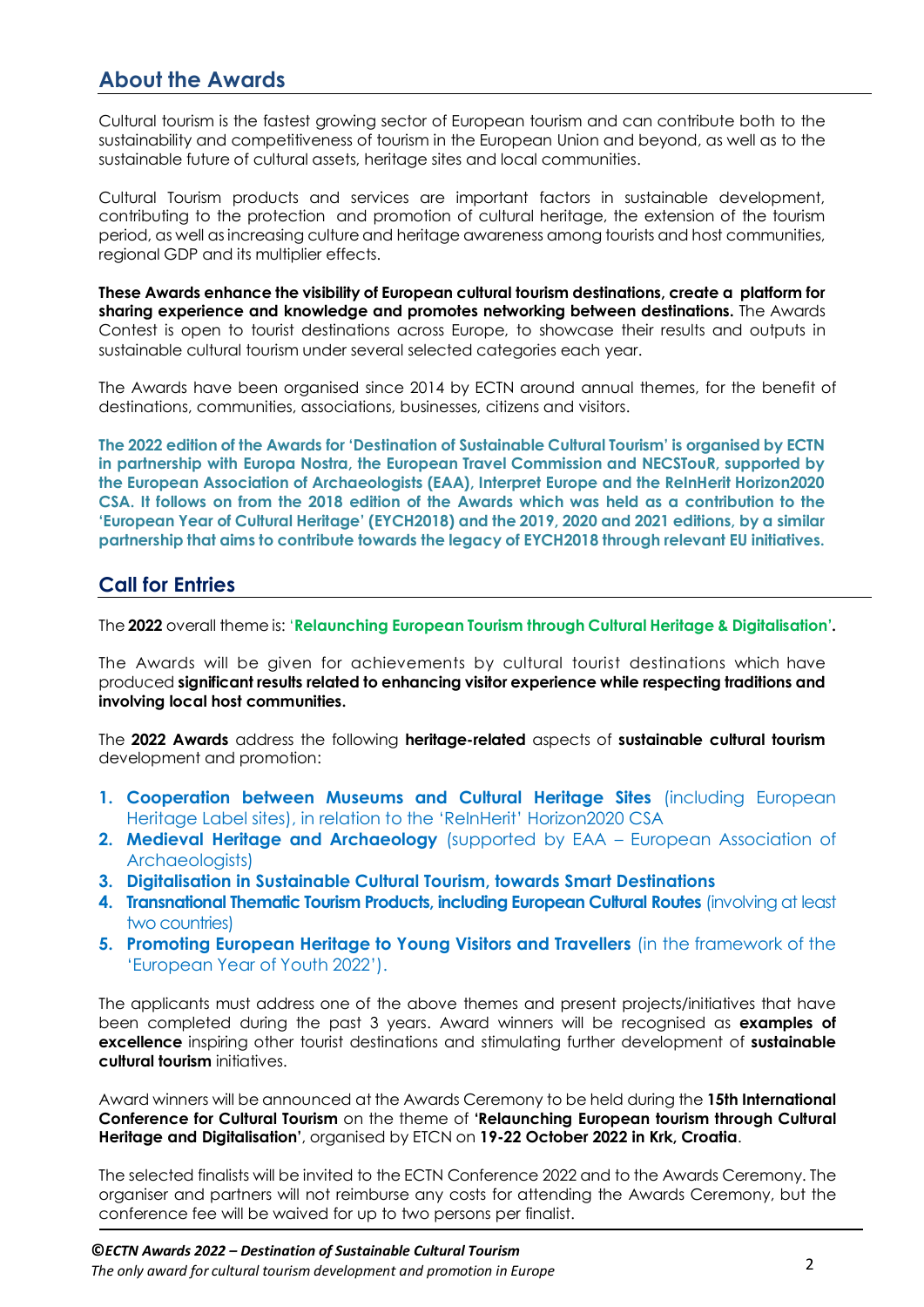## **Who can apply?**

The Joint Awards are open to all tourist destinations across Europe, national, regional and local authorities, tourism boards and associations, destination management organisations, museums, interpretation centres, cultural routes, festivals and cultural NGOs.

### **Application form, Declaration & deadline**

The Application form and the required Declaration can be downloaded in Word format from website: [www.culturaltourism-network.eu/award-2022.html](http://www.culturaltourism-network.eu/award-2022.html) Detailed instructions on how to fill in the application form are provided in the application form itself.

Please fill in all sections of the application form in English (applications in other languages will not be **considered). Please sign the Declaration, scan and/or add a digital signature and send both the Application form and the Declaration together by e-mail to: [awards@culturaltourism-net.eu](mailto:awards@culturaltourism-net.eu) .**

**No paper version of the application is needed – electronic submission only! Application forms without the accompanying signed Declaration or with any incomplete fields will not be eligible.**

#### **Applications must be submitted by 1 June 2022 – 17:00 CET (Central European Time) at the latest.**

By submitting the application, applicants authorise the publishing of their data on the organiser and partners' websites:

www.culturaltourism-network.eu [www.europanostra.org](http://www.europanostra.eu/) [www.etc-corporate.org](http://www.etc-corporate.org/) [www.necstour.eu](http://www.necstour.eu/) www.interpret-europe.net www.reinherit.eu

Material submitted may be published by the organisers, with due acknowledgement to the applicant.

## **Awards Jury**

The Awards Jury will be composed of experts from several European countries, appointed by ECTN, Europa Nostra, the European Travel Commission, NECSTouR, as well as EAA, Interpret Europe and ReInHerit Horizon2020 Coordination and Support Action (CSA).

The Jury's decision shall be final. The Jury will not accept requests for additional information or justification of their decision once the awardees have been selected.

#### **Awards Criteria**

The Awards Jury will assess the quality of applications according to the following criteria:

- **1. Relevance to the selected category and content quality**
- **2. Evidence of success** (number of visitors increase in the off-peak season, visitors' satisfaction, locals' satisfaction, increase in the average spend of tourists, increase in the spend to the local product, contribution to employment, publicity)
- **3. Tourism Sustainability – Sustainable Development of Tourism** (Economic, Social, Environmental)
- **4. Ability to attract foreign visitors, including from outside Europe and to lesser known destinations**
- **5. Innovative character, techniques or tools**
- **6. Involvement of the local community**
- **7. Synergies with the EU Green Deal and Climate Action** (SDG 13)
- **8. Inclusive Tourism aspects** (facilitating family holidays, social tourism)
- **9. Contribution towards post-pandemic tourism recovery and resilience.**

**Candidates should specify how their application meets the above criteria.**

#### **©***ECTN Awards 2022 – Destination of Sustainable Cultural Tourism The only award for cultural tourism development and promotion in Europe* 3